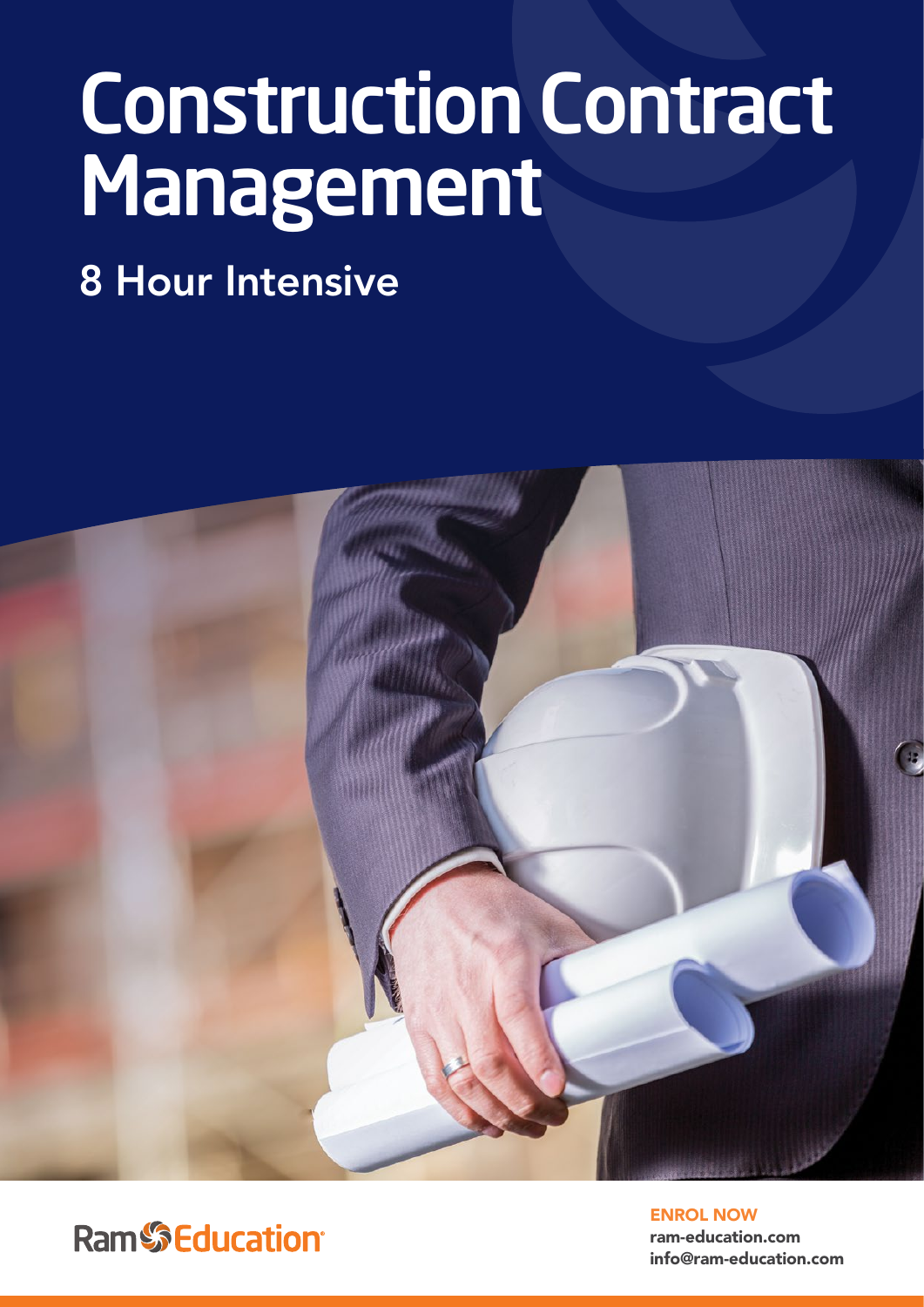### Upskill your team & lift your project margins

#### Train with Ram Education, the leaders in construction project management since 2002

Ram Education brings a practical, no-nonsense approach. Our trainers have experience in the real-world of construction projects and are qualified Engineers.

### About your trainer, Robin Millner

Robin learnt contract management the hard way. Starting out "in the trenches" as a Project Engineer and then Project Manager on some of the largest and toughest projects around.

His hands-on experience, in everything from modest projects to major initiatives worth hundreds of millions of dollars, underpins his practical, no-nonsense approach.

Having worked on both the contractor and client side of the fence, Robin is well placed to provide you with unique perspectives from both points of view.

In addition to sharing tricks and tips from 25 years of experience, he will help you with those difficult conversations, so you can maintain a positive and respectful relationship with all parties.

#### The Ram Education Difference



Our expert trainers have real-world construction experience



Faster learning with engaging, industry-relevant content



Get practical solutions to your construction project problems

As an educator, Robin has personally trained over 2,000 project management professionals across a wide range of organisations within the construction industry. He holds an Engineering degree from the University of New South Wales and a current Certificate IV in Training and Assessment TAE40110.

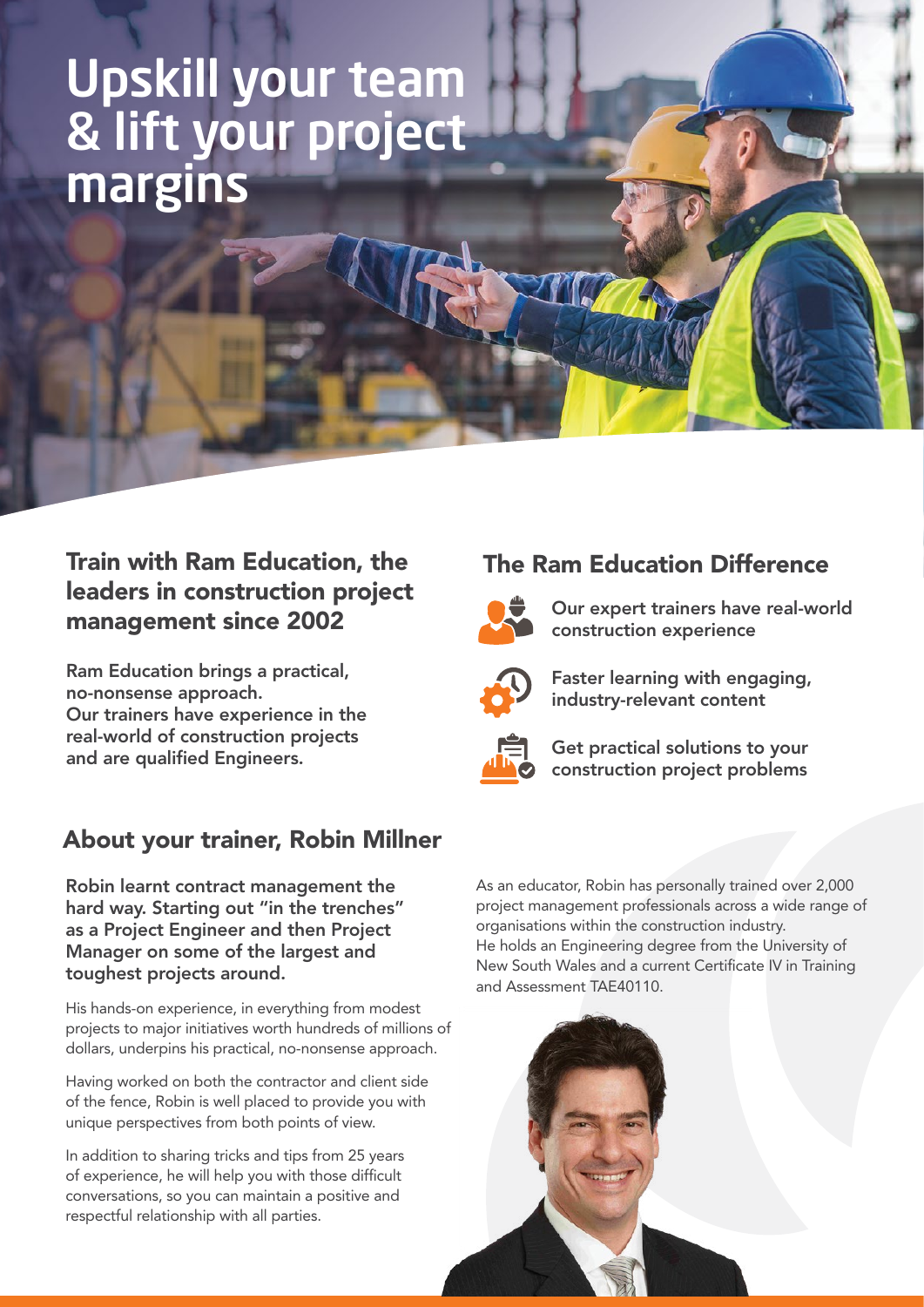## **Construction Contract** Management

8 Hour Intensive

Enrol in Ram Education's Construction Contract Management: 8 Hour Intensive course and learn how to save or make money by preserving your entitlements under the contract

The good news is you don't need to be a lawyer to benefit from the knowledge the experts use

- → Understand your rights and obligations under the contract
- $\rightarrow$  Deal with tricky time, delay and variation clauses
- $\rightarrow$  Maintain a positive relationship, while protecting your commercial interests

#### Perfectly suited to people in the following roles:

- $\rightarrow$  Project Managers
- $\rightarrow$  Project Engineers
- **→ Contract Administrators**
- **→ Construction Managers**
- $\rightarrow$  Senior Supervisors
- $\rightarrow$  Superintendents
- → Quantity Surveyors
- → Procurement Managers
- $\rightarrow$  Architects
- Schedulers
- **← Cost Accountants**
- → Senior Management
- $\rightarrow$  Anyone involved in construction projects

And much, much more…

#### Receive industry recognised training

Contact hours/PDUs: 8

This course is endorsed by the Australian Institute of Project Management (AIPM)





"The training has given our teams confidence to ask for help – before it's too late!"

**Ryan Woodhall, Oceania Commercial Manager at Soletanche Bachy**